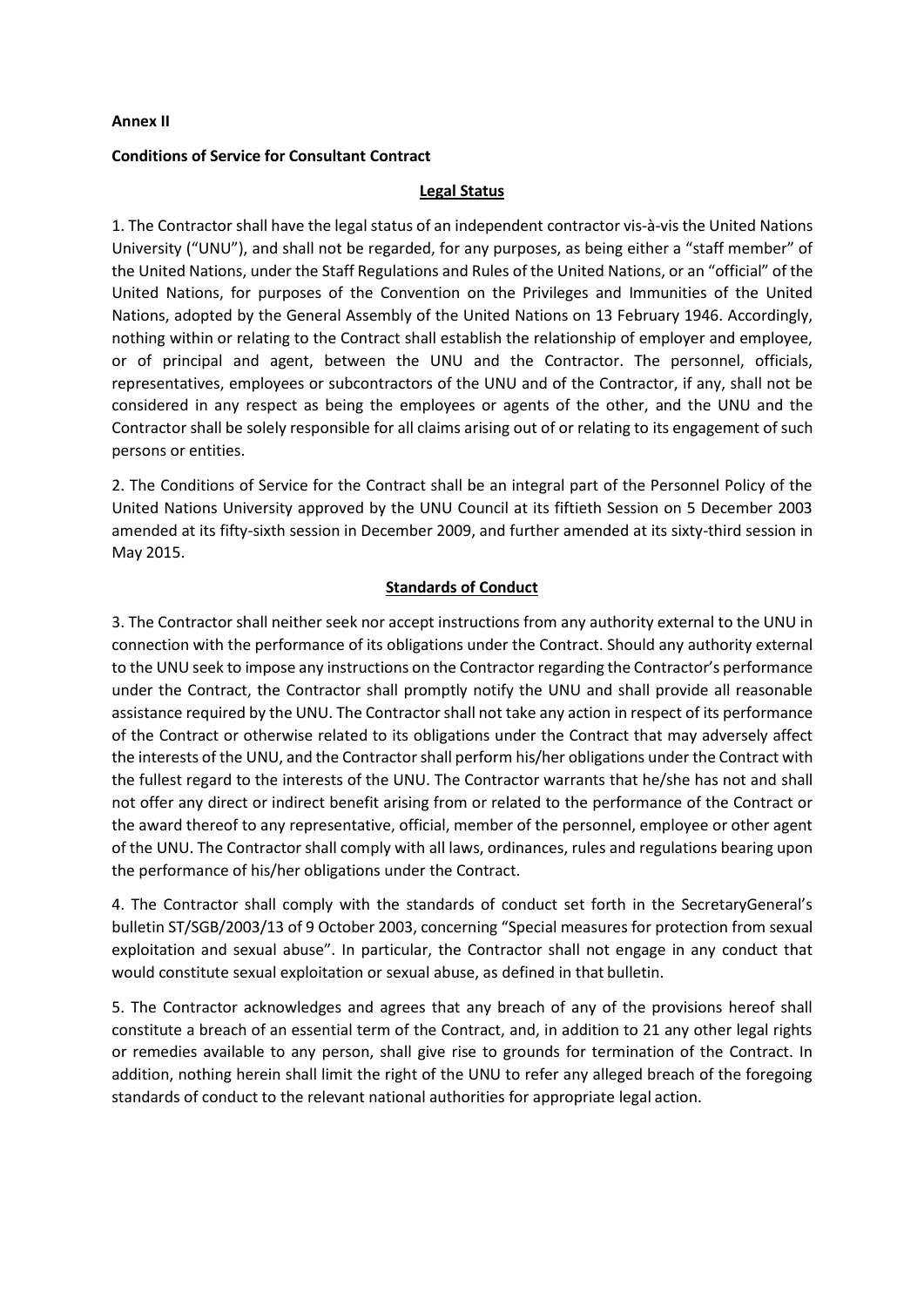## **Title Rights**

6. The UNU shall be entitled to all property rights, including but not limited to patents, copyrights and trademarks, with regard to material which bears a direct relation to, or is made in consequence of, the services provided to the University by the contractor. The retention or exercise of such rights may be subject to special arrangement between the parties. Any material published by, or on behalf of, the contractor in this regard shall contain appropriate reference to the UNU, and a copy of such published material shall be provided to the UNU. At the request of the UNU, contractors shall assist in securing such property rights and transferring them to the UNU in compliance with the requirements of the applicable law.

### **Confidential Nature of Documents and Information**

7. Information and data that are considered proprietary by either the UNU or the Contractor or that are delivered or disclosed by one of them ("Discloser") to the other ("Recipient") during the course of performance of the Contract, and that are designated as confidential ("Information"), shall be held in confidence and shall be handled as follows. The Recipient of such Information shall use the same care and discretion to avoid disclosure, publication or dissemination of the Discloser's Information as it uses with its own similar information that it does not wish to disclose, publish or disseminate, and the Recipient may otherwise use the Discloser's Information solely for the purpose for which it was disclosed. The Recipient may disclose confidential Information to any other party with the Discloser's prior written consent, as well as to the Recipient's employees, officials, representatives and agents who have a need to know such confidential Information solely for purposes of performing obligations under the Contract. Subject to and without any waiver of the privileges and immunities of the UNU, the Contractor may disclose Information to the extent required by law, provided that the Contractor will give the UNU sufficient prior notice of a request for the disclosure of Information in order to allow the UNU to have a reasonable opportunity to take protective measures or such other action as may be appropriate before any such disclosure is made. The UNU may disclose Information to the extent as required pursuant to the Charter of the United Nations University, Statutes, regulations, rules or policies. The Recipient shall not be precluded from disclosing Information that is obtained by the Recipient from a third party without restriction, is disclosed by the Discloser to a third party without any obligation of confidentiality, is previously known by the Recipient, or at any time is developed by the Recipient completely independently of any disclosures hereunder. These obligations and restrictions of confidentiality shall be effective during the term of the Contract, including any extension thereof, and, unless otherwise provided in the Contract, shall remain effective following any termination of the Contract.

### **Travel, Medical Clearance and Service-Incurred Death, Injury or Illness**

8. The UNU may require the Contractor to submit a statement of good health prior to 22 commencement of work in any offices or premises of the UNU or before engaging in any travel required by the UNU or connected with the performance of the Contract. The Contractor shall provide such a statement of good health as soon as practicable following such request, and prior to engaging in any such travel, and the Contractor warrants the accuracy of any such statement, including, but not limited to, confirmation that the Contractor has been fully informed regarding the requirements for inoculations for the country or countries to which travel may be authorized.

9. In the event of the death, injury or illness of the Contractor which is attributable to the performance of services on behalf of the UNU under the terms of the Contract while the Contractor is travelling at UNU expense or is performing any services under the Contract in any offices or premises of theUNU,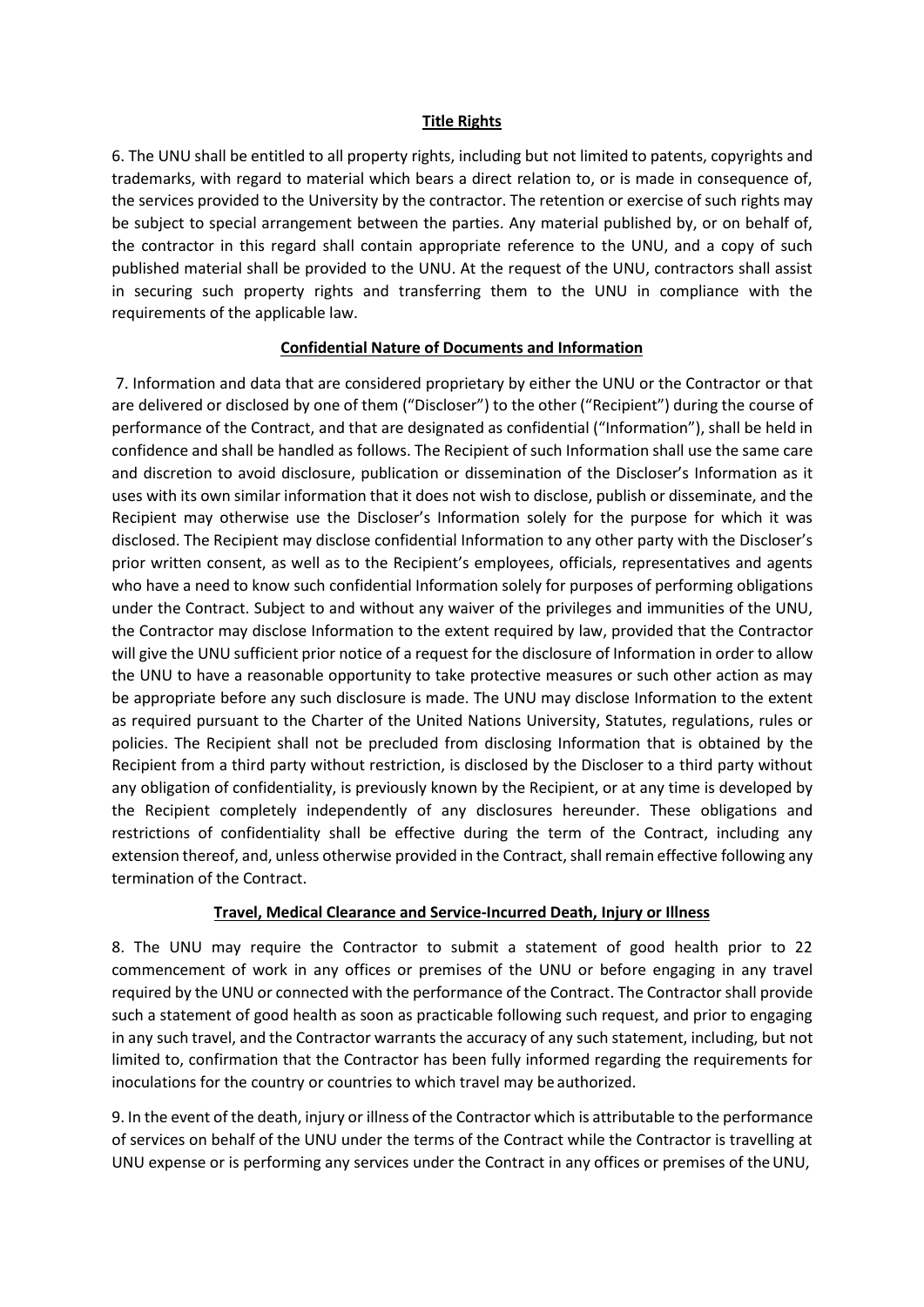the Contractor or the Contractor's dependants, as appropriate, shall be entitled to compensation equivalent to that provided under Appendix D to the United Nations Staff Rules (ST/SGB/Staff Rules/Appendix D/Rev.1 and Amend.1).

# **Prohibition on Assignment; Modifications**

10. The Contractor may not assign, delegate, transfer, pledge or make any other disposition of the Contract, of any part thereof, or of any of the rights, claims or obligations under the Contract except with the prior written authorization of the UNU, and any attempt to do so shall be null and void. The terms or conditions of any supplemental undertakings, licenses or other forms of agreement concerning any goods or services to be provided under the Contract shall not be valid and enforceable against the UNU nor in any way shall constitute an agreement by the UNU thereto, unless any such undertakings, licenses or other forms of agreement are the subject of a valid written undertaking by the UNU. No modification or change in the Contract shall be valid and enforceable against the UNU unless provided by means of a valid written amendment to the Contract signed by the Contractor and an authorized official or appropriate contracting authority of the UNU.

# **Subcontractors**

11. In the event that the Contractor requires the services of subcontractors to perform any obligations under the Contract, the Contractor shall obtain the prior written approval of the UNU for any such subcontractors. The UNU may, in itssole discretion, reject any proposed subcontractor or require such subcontractor's removal without having to give any justification therefor, and such rejection shall not entitle the Contractor to claim any delays in the performance, or to assert any excuses for the nonperformance, of any of its obligations under the Contract. The Contractor shall be solely responsible for all services and obligations performed by his/her subcontractors. The terms of any subcontract shall be subject to, and shall be construed in a manner that is fully in accordance with, all of the terms and conditions of the Contract.

# **Use of Name, Emblem or Official Seal of the United Nations**

12. The Contractorshall not advertise or otherwise make public for purposes of commercial advantage or goodwill that he/she has a contractual relationship with the UNU, nor shall the Contractor, in any manner whatsoever, use the name, emblem or 23 official seal of the United Nations University, or any abbreviation of the name of the United Nations University, in connection with his/her business or otherwise without the written permission of the UNU.

# **Indemnification**

13. The Contractor shall indemnify, defend, and hold and save harmless the UNU, and its officials, agents and employees, from and against all suits, proceedings, claims, demands, losses and liability of any kind or nature, including, but not limited to, all litigation costs and expenses, attorney's fees, settlement payments and damages, based on, arising from, or relating to: (a) allegations or claims that the use by the UNU of any patented device, any copyrighted material or any other goods or services provided to the UNU for its use under the terms of the Contract, in whole or in part, separately or in combination, constitutes an infringement of any patent, copyright, trademark or other intellectual property right of any third party; or (b) any acts or omissions of the Contractor, or of any subcontractor or anyone directly or indirectly employed by them in the performance of the Contract, which give rise to legal liability to anyone not a party to the Contract, including, without limitation, claims and liability in the nature of a claim for workers' compensation.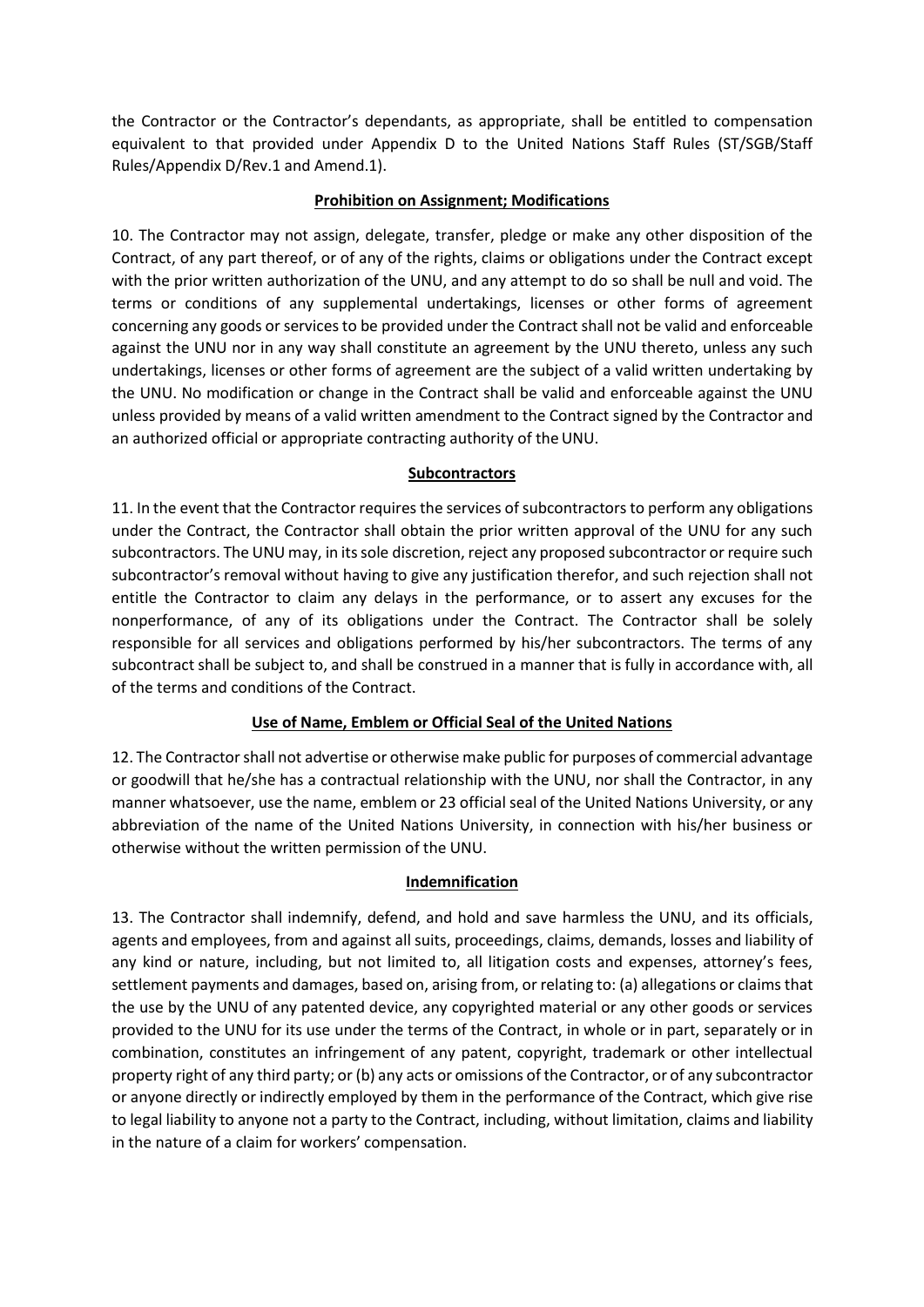#### **Insurance**

14. The Contractor shall pay the UNU promptly for all loss, destruction or damage to the property of the UNU caused by the Contractor, or of any subcontractor, or anyone directly or indirectly employed by them in the performance of the Contract. The Contractor shall be solely responsible for taking out and for maintaining adequate insurance required to meet any of his/her obligations under the Contract, as well as for arranging, at the Contractor's sole expense, such life, health and other forms of insurance as the Contractor may consider to be appropriate to cover the period during which the Contractor provides services under the Contract. The Contractor acknowledges and agrees that none of the insurance arrangements the Contractor may make shall, in any way, be construed to limit the Contractor's liability arising under or relating to the Contract.

### **Encumbrances and Liens**

15. The Contractor shall not cause or permit any lien, attachment or other encumbrance by any person to be placed on file or to remain on file in any public office or on file with the UNU against any monies due to the Contractor or to become due for any work done or against any goods supplied or materials furnished under the Contract, or by reason of any other claim or demand against the Contractor.

### **Force Majeure; Other Changes in Conditions**

16. In the event of and as soon as possible after the occurrence of any cause constituting force majeure, the Contractor shall give notice and full particulars in writing to the UNU of such occurrence or cause if the Contractor isthereby rendered unable, wholly or in part, to perform his/her obligations and meet his/her responsibilities under the Contract. The Contractor shall also notify the UNU of any other changes in conditions or the occurrence of any event which interferes or threatens to interfere with his/her 24 performance of the Contract. Not more than fifteen (15) days following the provision of such notice of force majeure or other changes in conditions or occurrence, the Contractor shall also submit a statement to the UNU of estimated expenditures that will likely be incurred for the duration of the change in conditions or the event. On receipt of the notice or notices required hereunder, the UNU shall take such action as it considers, in its sole discretion, to be appropriate or necessary in the circumstances, including the granting to the Contractor of a reasonable extension of time in which to perform any obligations under the Contract.

17. If the Contractor is rendered permanently unable, wholly or in part, by reason of force majeure to perform his/her obligations and meet his/her responsibilities under the Contract, the UNU shall have the right to suspend or terminate the Contract on the same terms and conditions as are provided for below, under "Termination", except that the period of notice shall be five (5) daysinstead of any other period of notice. In any case, the UNU shall be entitled to consider the Contractor permanently unable to perform his/her obligations under the Contract in the case of the Contractor's suffering any period of suspension in excess of thirty (30) days.

18. Force majeure as used herein means any unforeseeable and irresistible act of nature, any act of war (whether declared or not), invasion, revolution, insurrection, or any other acts of a similar nature or force, provided that such acts arise from causes beyond the control and without the fault or negligence of the Contractor.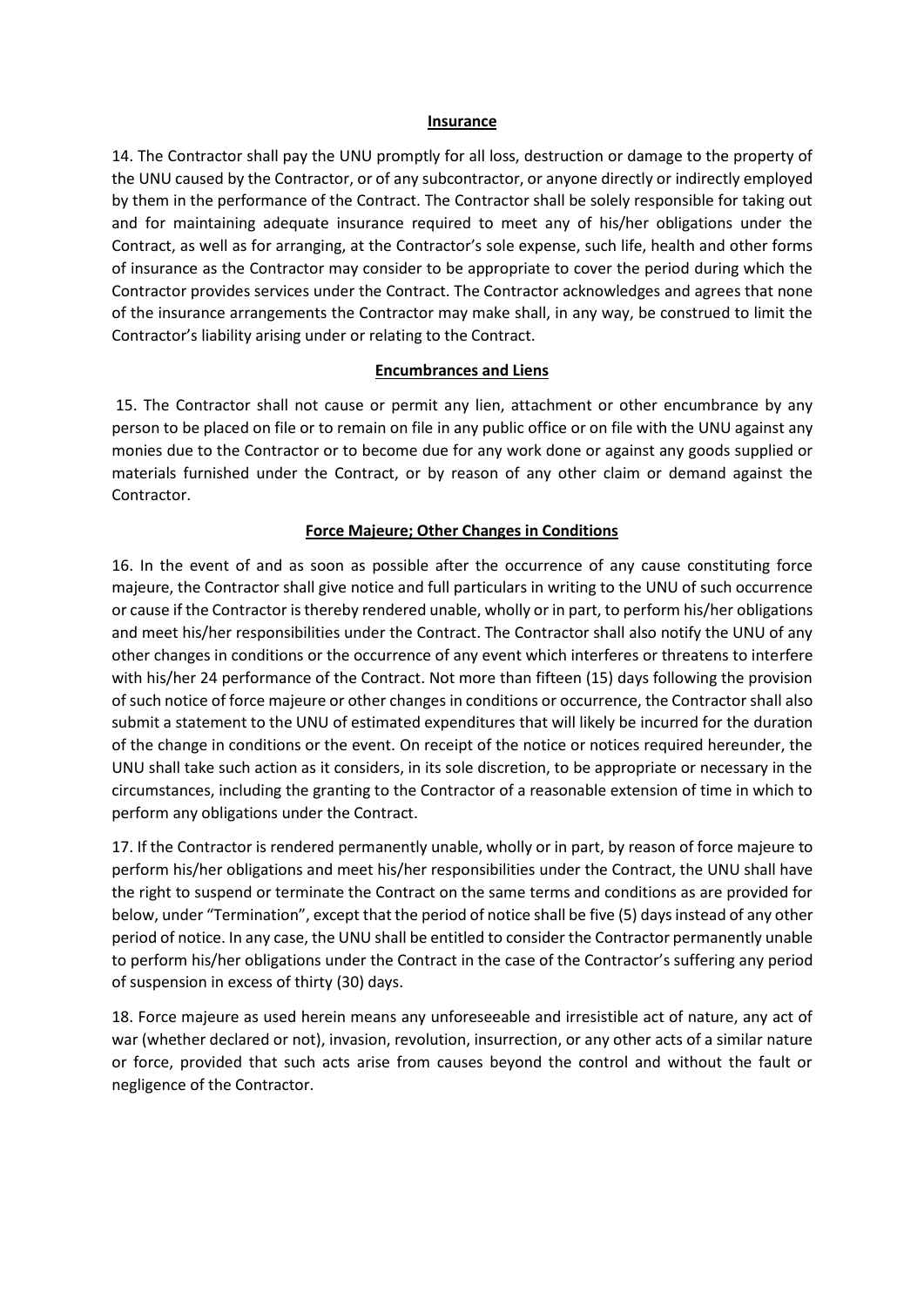### **Duration**

19. The Contractorshall be required to perform specific, results-oriented functions within a prescribed time frame consistent with the work plan of the office concerned. Duration of the contract shall be directly linked to the terms of reference and work assignment set out in the Contract.

20. The services of a consultant shall be limited to twenty-four months of accrued service within a period of thirty-six calendar months.

# **Termination**

21. Either party may terminate the Contract, in whole or in part, upon giving written notice to the other party. The period of notice shall be five (5) days in the case of contracts for a total period of less than two (2) months and fourteen (14) days in the case of contracts for a longer period. The initiation of conciliation or arbitral proceedings, as provided below, shall not be deemed to be a "cause" for or otherwise to be in itself a termination of the Contract. The UNU may, without prejudice to any other right or remedy available to it, terminate the Contract forthwith in the event that: (a) the Contractor is adjudged bankrupt, or is liquidated, or becomes insolvent, applies for moratorium or stay on any payment or repayment obligations, or applies to be declared insolvent; (b) the Contractor is granted a moratorium or a stay or is declared insolvent; the Contractor makes an assignment for the benefit of one or more of its creditors; (c) a Receiver is appointed on account of the insolvency of the Contractor; (d) the Contractor offers a settlement in lieu of bankruptcy or receivership; or (e) the 25 UNU reasonably determines that the Contractor has become subject to a materially adverse change in his/her financial condition that threatens to endanger or otherwise substantially affect the ability of the Contractor to perform any of his/her obligations under the Contract.

22. In the event of any termination of the Contract, upon receipt of notice of termination by the UNU, the Contractor shall, except as may be directed by the UNU in the notice of termination or otherwise in writing: (a) take immediate steps to bring the performance of any obligations under the Contract to a close in a prompt and orderly manner, and in doing so, reduce expenses to a minimum; (b) refrain from undertaking any further or additional commitments under the Contract as of and following the date of receipt of such notice; (c) deliver all completed or partially completed plans, drawings, information and other property that, if the Contract had been completed, would be required to be furnished to the UNU thereunder; (d) complete performance of the work not terminated; and (e) take any other action that may be necessary, or that the UNU may direct in writing, forthe protection and preservation of any property, whether tangible or intangible, related to the Contract that is in the possession of the Contractor and in which the UNU has or may be reasonably expected to acquire an interest.

23. In the event of a Contract being terminated prior to its due expiry date in this way, the Contractor shall be remunerated on a pro rata basis for no more than the actual number of days worked or amount of work performed to the satisfaction of the UNU in accordance with the requirements of the Contract. Additional costs incurred by the UNU resulting from the termination of the Contract by the Contractor may be withheld from any amount due to him or her by the UNU.

### **Non-Exclusivity**

24. The UNU shall have no obligation respecting, and no limitations on, its right to obtain goods of the same kind, quality and quantity, or to obtain any services of the kind described in the Contract, from any other source at any time.